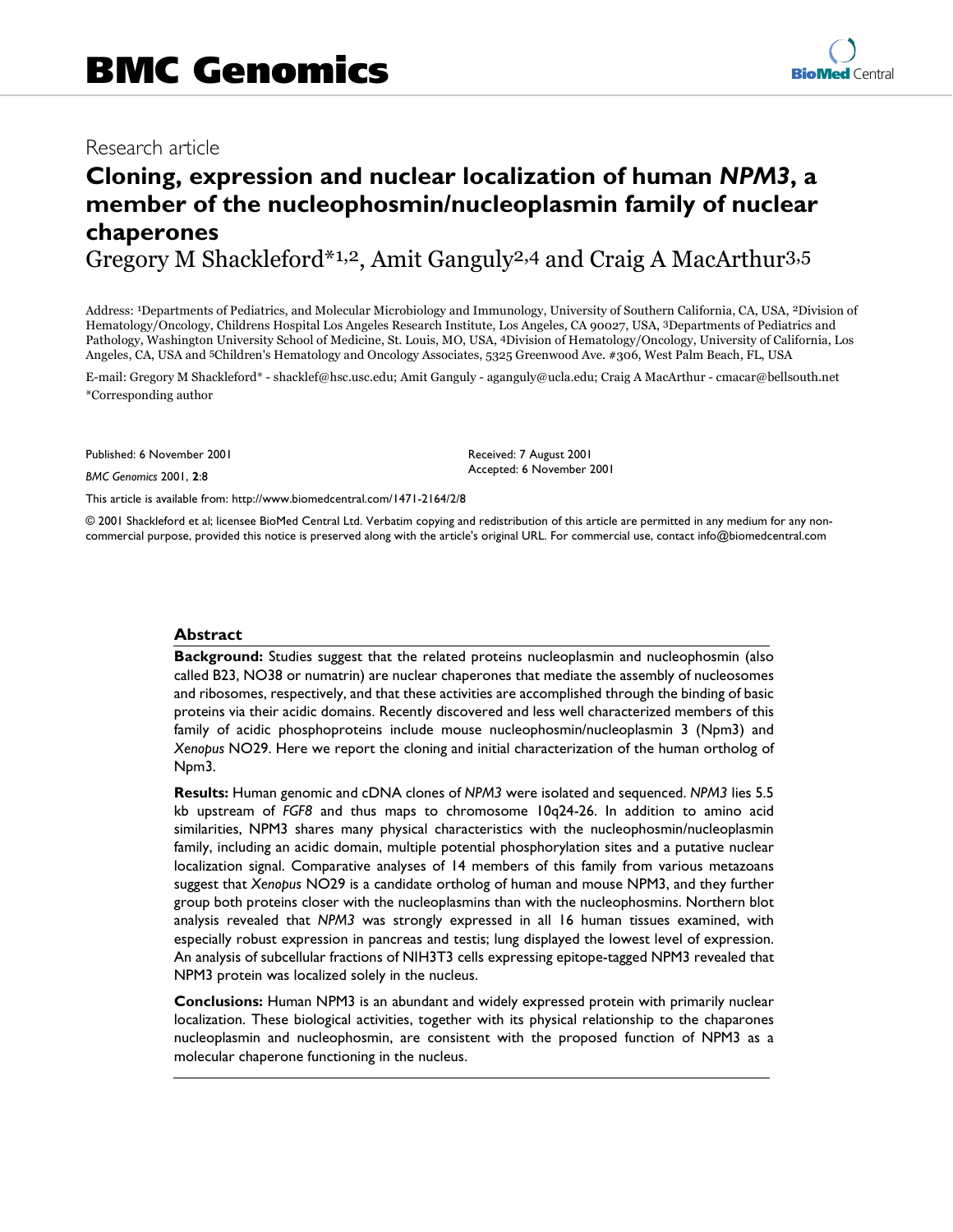# **Background**

The proper assembly of basic proteins with nucleic acids, such as occurs in the packaging of histones with DNA to produce chromatin and in the packaging of ribosomal proteins with rRNA to form ribosomes, is a reaction that must be facilitated so as to prevent the aggregation of these oppositely charged groups of molecules. Proteins that mediate these reactions, generally termed molecular (or nuclear) chaperones, have been identified biochemically. Two well studied proteins that participate in the processes of chromatin and ribosome assembly are nucleoplasmin and nucleophosmin, respectively, two related proteins whose characteristic acidic domains have been shown to bind the basic proteins involved in these processes and present them to the nucleic acid.

Nucleoplasmin is the most abundant protein in the *Xenopus* oocyte nucleus and is the protein for which the term molecular chaperone was coined due to its multiple roles in the assembly of nucleosomes during early frog development [[1\]](#page-7-0). Nucleoplasmin forms a pentamer and its stretches of acidic residues bind to histone H2A and H2B. In concert with the unrelated acidic protein N1/N2, which binds histones H<sub>3</sub> and H<sub>4</sub>, they act together and with other factors to assemble nucleosomes [[2](#page-7-1),[3](#page-7-2)]. In addition to assembly, nucleoplasmin and other proteins are involved in the chromatin remodeling and nucleosome disassembly that occurs, for example, during transcription to allow the access of transcription factors to nucleosomal DNA [[4](#page-7-3)]. Another major function of nucleoplasmin is the decondensation of sperm chromatin at fertilization. In this case, nucleoplasmin acts to exchange the sperm specific basic proteins, which allow the dense packing of DNA in sperm, with the histones H2A and H2B, thus effecting chromatin decondensation [[5,](#page-7-4)[6\]](#page-7-5). Phosphorylation of nucleoplasmin appears to be important in regulating this activity, as heavily phosphorylated nucleoplasmin is significantly more active [\[7](#page-7-6)].

Nucleophosmin (also called B23 [[8](#page-7-7)], NO38 [[9](#page-7-8)] or numatrin [\[10\]](#page-7-9)), a protein related to nucleoplasmin, is implicated in ribosome assembly due to its abundance, localization in the nucleolus and its multiple activities that are consistent with such a function. Some of these activities include nucleic acid binding [[11](#page-7-10)], ribonuclease activity (for processing preribosomal RNA) [\[12\]](#page-7-11) and association with maturing preribosomal ribonucleoprotein particles [[13](#page-7-12),[14\]](#page-7-13). It may also be involved in the transport of ribosomal or other nucleosomal proteins across the nuclear membrane, as it is known to shuttle between the cytoplasm and nucleus and to stimulate the nuclear importation of proteins [[15](#page-7-14),[16\]](#page-7-15). Nucleophosmin also appears to be intimately involved in centrosome duplication. It associates specifically with unduplicated centrosomes, and its phosphorylation by CDK-2/cyclin

E, the trigger for centrosome duplication, is required for duplication to occur [\[17](#page-7-16)]. The nucleophosmin gene is also known for its fusion with the anaplastic lymphoma kinase *(ALK)* receptor tyrosine kinase in cases of this disease with  $(2,5)(p23, q35)$  translocations [\[18](#page-7-17)]. The nucleophosmin portion contributes to transformation by providing a dimerization domain, which allows activation of the fused kinase and signal transduction [\[19](#page-7-18)].

We previously discovered and initially characterized a novel member of this family in the mouse, namely nucleophosmin/nucleoplasmin 3 (*Npm3*). To identify the human ortholog of *Npm3* and begin its characterization, we have cloned a human *NPM3* cDNA, determined its genomic structure and relationship to other family members and show its expression in multiple tissues and subcellular localization in the nucleus.

# **Results and Discussion** *NPM3 cDNA cloning and genomic structure*

Mouse *Npm3* is located approximately 5 kb upstream of the *Fgf8* gene in the same transcriptional orientation [[20](#page-8-0),[21](#page-8-1)]. To determine if human *NPM3* is similarly located and to identify genomic clones of *NPM3,* we analyzed FGF8-containing human genomic lambda clones [\[22](#page-8-2)] by Southern blotting using a mouse *Npm3* cDNA probe. A 4.3-kb *Hin*d III-*Xho* I fragment that hybridized to *Npm3* was identified, subcloned and used to screen a human liver cDNA library. Several partial cDNAs with strong sequence homology to mouse *Npm3* were isolated. The 5' coding region was subsequently isolated using a reverse transcriptase-PCR approach and was fused to one of the partial cDNAs at a common restriction site to produce a cDNA with full coding potential. Sequencing of subcloned genomic fragments and comparison with the cDNA sequence allowed us to construct an exon map of the *NPM3* gene (Figure [1](#page-2-0)A). *NPM3* has the same exon structure as the mouse ortholog and is located approximately 5.5 kb upstream of *FGF8,* in the same transcriptional orientation (Figure [1](#page-2-0)B). The *NPM3* exon/intron boundaries and organization information is presented in Table [1.](#page-2-1) Based on its close linkage to *FGF8, NPM3* maps to chromosome 10q24-26 [\[23](#page-8-3),[24\]](#page-8-4).

### *NPM3 sequence analysis*

The amino acid sequence deduced from the human NPM3 cDNA sequence was 87% identical and 95% similar to mouse Npm3 (Figure [2\)](#page-2-2). The human sequence is three amino acids longer than that of the mouse; these additional residues lie in the acidic domain in the C-terminal portion of the protein. At least eight potential serine and threonine phosphorylation sites are present in the human protein involving such kinases as casein kinase I and II, protein kinase A and C, glycogen synthase kinase 3 and calmodulin-dependent protein kinase II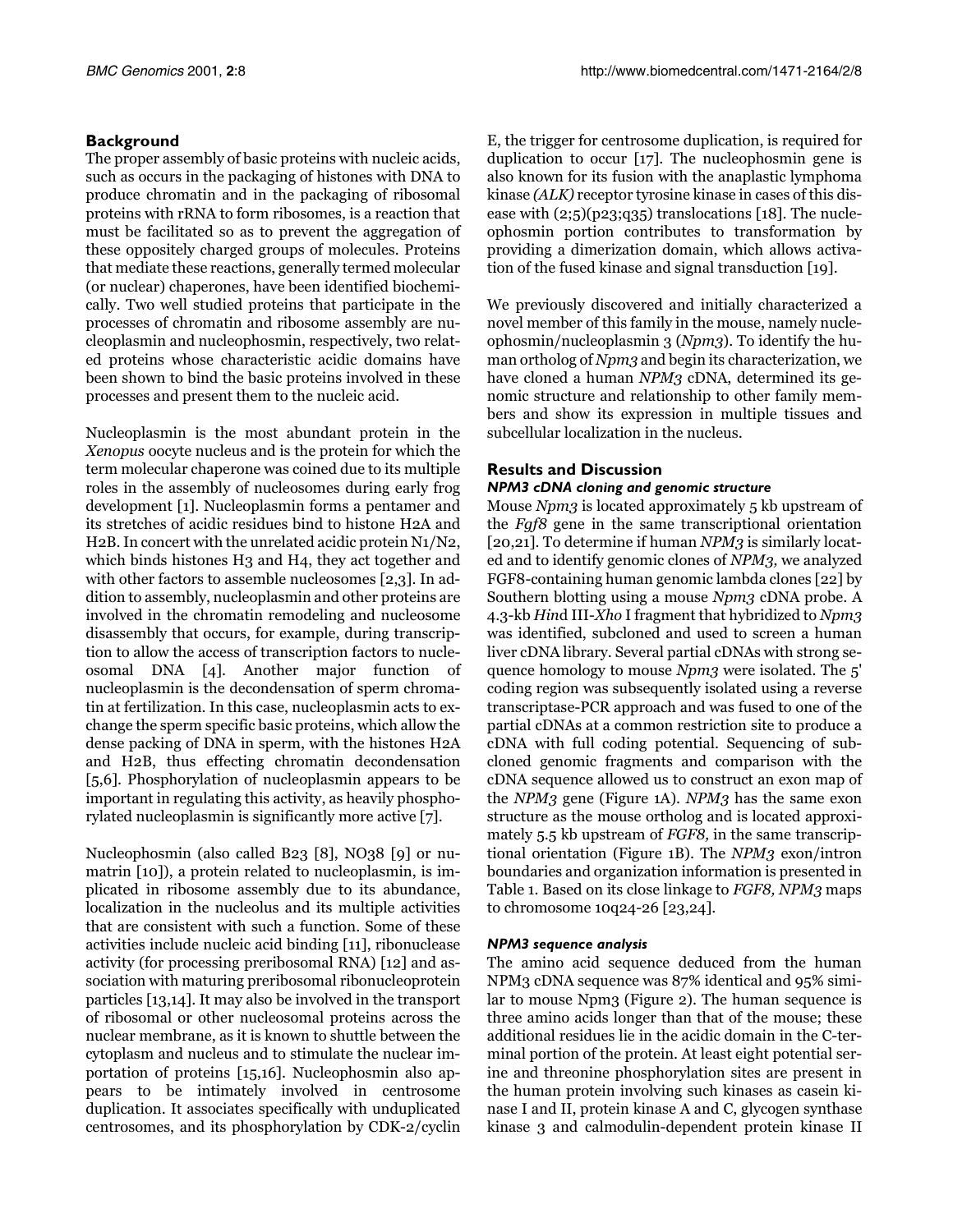

<span id="page-2-0"></span>*NPM3* **genomic structure and linkage to** *FGF8.* (A) Genomic structure of *NPM3.* Boxed areas represent *NPM3* exons. The yellow and black shadings represent translated and untranslated regions, respectively. (B) Linkage of *NPM3* to *FGF8.* The location of genes and restriction map were determined by a combination of sequencing and restriction mapping of lambda clones and subclones in this study and a previous study [[22\]](#page-8-2). An *NPM3* cDNA probe will hybridize to restriction fragments of the following sizes in human genomic DNA: *Avr* II, 0.4 and 3.9 kb; *Bam* H I, 1.6 and 6.0 kb; *Eco* R V, 7.2 kb; *Hind* III, 6.8 kb; *Kpn* I, 6.6 kb; *Sac* I, 1.6 and 4.0 kb; *Sma* I, 1.0 and 5.1 kb; *Stu* I, 2.6 and 14.1 kb;*Xho* I, 8.4 kb. Restriction enzyme abbreviations: A, *Avr* II; B, *Bam* H I; H, *Hind* III; K, *Kpn* I; RV, *Eco* R V; N, *Not* I; S, *Sac* I; Sm, *Sma* I; St, *Stu* I; Xh, *Xho* I.

(Figure [2\)](#page-2-2). All of these consensus sites are also found in mouse Npm3 with the exception of the casein kinase I site at residue 16. A cluster of amino acids at the C-terminus that is rich in basic residues and glycines forms a potential nuclear localization signal [[25,](#page-8-5)[26](#page-8-6)] in the human as well as the mouse protein (Figure [2\)](#page-2-2). Multiple phosphorylation sites and nuclear localization signals, or the ability to bind proteins with such signals, are also characteristics of nucleophosmin and nucleoplasmin [\[16](#page-7-15)[,27](#page-8-7) [29](#page-8-8)]. When the functions of NPM3 are elucidated, it will be of interest to determine the contribution of phosphorylation to these activities, since the functions of both nucleoplasmin and nucleophosmin are regulated by phosphorylation, which is extensive in both proteins  $[7,17]$  $[7,17]$  $[7,17]$  $[7,17]$ ).

<span id="page-2-1"></span>To enable an amino acid comparison between NPM3 with other members of the nucleophosmin/nucleoplasmin family, we searched the nonredundant GenBank database using human NPM3, *Xenopus* nucleoplasmin and human nucleophosmin as BLASTP queries, and 11 additional full-length proteins were retrieved (Table [2\)](#page-2-1). An amino acid comparison of NPM3 with these other mem-



#### <span id="page-2-2"></span>**Figure 2**

**Comparison and features of human NPM3 and mouse Npm3 amino acid sequences.** Identical amino acids are denoted by an asterisk, highly similar residues by a colon and less similar residues by a period, as determined by CLUSTAL W software. The putative nuclear localization signal is overlined. Potential phosphorylation sites in NPM3 for the indicated kinases are shown, as predicted by NetPhos 2.0. Arrows denote splice points in the mRNA. Dashes represent gaps in the alignment. Kinase abbreviations: CKI, casein kinase I; CKII, casein kinase II; CaMII, calmodulindependent protein kinase II; GSK3, glycogen synthase kinase 3; PKA, protein kinase A; PKC, protein kinase C.

bers of the nucleophosmin/nucleoplasmin family from various metazoans reveals extensive sequence identities and similarities throughout all of NPM3 except the C-terminal 16 residues (Figure [3\)](#page-4-0). All members of this family have a core region of relatively close similarity in the Nterminal half of the proteins. C-terminal to this region, all have one or more acidic domains consisting of a total of 17 to more than 100 aspartic acid and glutamic acid residues per molecule. These two residues can comprise more than 25% of the total amino acids in some proteins of this family; in NPM3 they make up approximately 18% of the residues. The N-terminal core region of high similarity between family members correlates to a region in nucleophosmin/B23 that has been shown to be involved in oligomerization as well as chaperone activity [\[44](#page-8-9)]. A central portion between nucleophosmin's two acidic domains is required for ribonuclease activity [\[44](#page-8-9)]; this region does not have a corresponding domain in either NPM3 or nucleoplasmin, suggesting that these proteins would lack such activity. A nucleic acid binding domain in the C-terminus of nucleophosmin is also lacking in NPM3 and nucleoplasmin, but the known functions of nucleoplasmin in nucleosome assembly and sperm decondensation suggest that this protein, and possibly NPM3, can accomplish intermolecular reactions involving nucleic acids in other ways, perhaps by associating with other proteins that have this binding activity. In-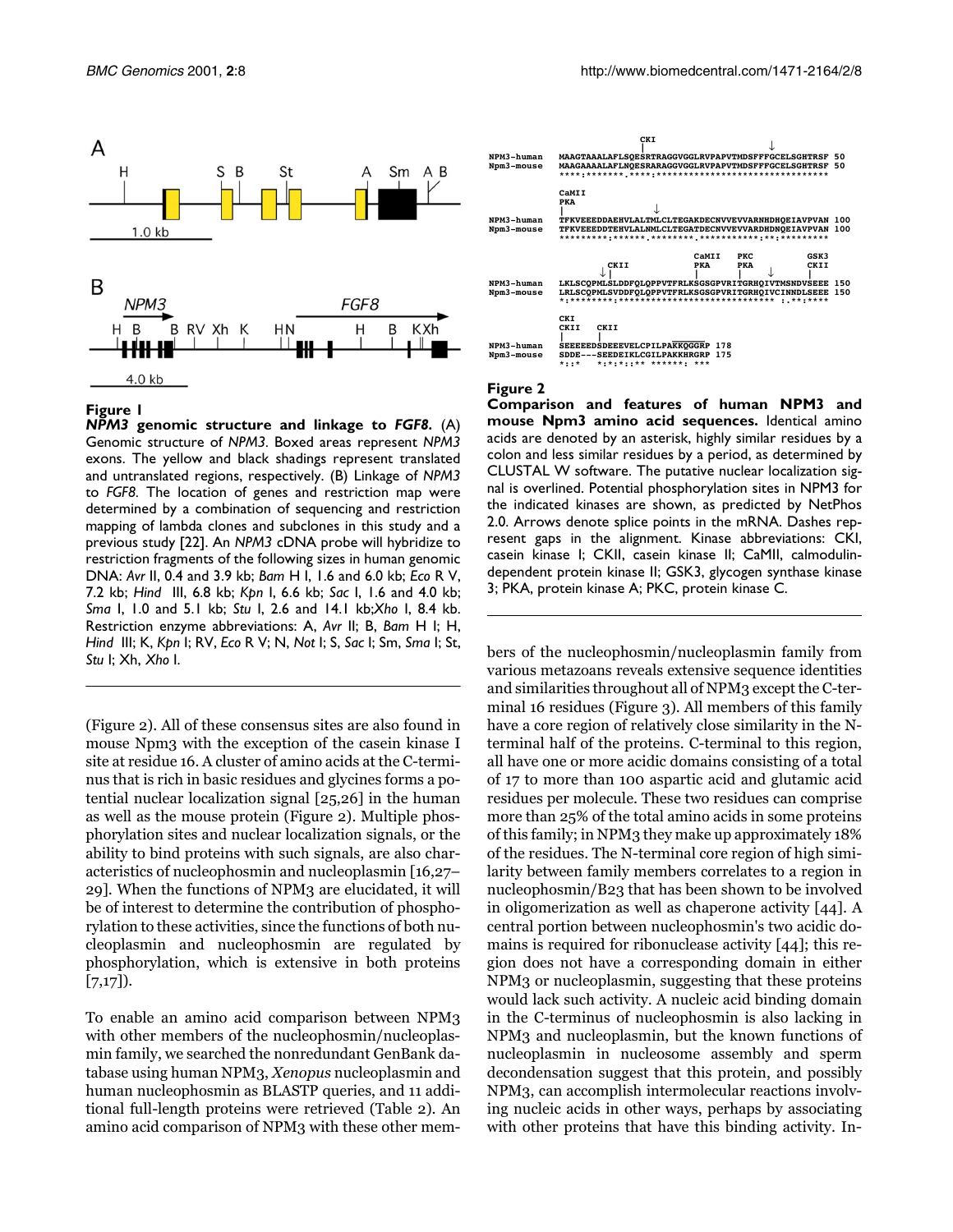| Exon<br>no. | Exon<br>size (bp) | 5' Splice site*                     | Intron<br>size (bp) | 3' Splice site* |                           | Exon<br>no. | Amino acid<br>at splice** |  |
|-------------|-------------------|-------------------------------------|---------------------|-----------------|---------------------------|-------------|---------------------------|--|
|             | 133               | <b>GTTTTTTCTTCG</b><br>gtattagtgaag | 348                 | tatttctaccag    | <b>GCTGTGAGCTCT</b>       |             | G40                       |  |
|             | 87                | <b>GCACTAACCATG</b><br>gtgaggggcagg | 241                 | taccgttcccag    | <b>CTCTGCCTCACC</b>       |             | M68                       |  |
|             | 120               | <b>TGCCAACCCATG</b><br>gtgagttcccca | 126                 | tcttcctcccag    | <b>CTCAGTCTGGAT</b>       | 4           | M108                      |  |
| 4           | 94                | <b>GGCACCAGATTG</b><br>gtgagaagaggg | 403                 | tgtgtccaccag    | TTACGATGAGCA              |             | VI40                      |  |
|             | 128               | TAGCCCTCCTAG<br>gtgagttgcggg        | 94                  |                 | tcctcttttcag GTCAGCTCCATG | 6           | None                      |  |
| 6           | 308               |                                     |                     |                 |                           |             |                           |  |

#### **Table 1: Exon/intron organization of the** *NPM3* **gene**

 $^*$ Exon bases are capitalized; intron bases are in lower case.  $^{*\! *}$ The amino acid codon that is split by, or located immediately before, the splice site is denoted.

deed, NO29, a *Xenopus* protein with significant similarity to NPM3, is found to associate with NO38, the *Xenopus* ortholog of mammalian nucleophosmin [[43](#page-8-10)].

To gain further insight into the relationship of NPM3 with the other known members of this family, we used CLUSTAL W and TreeTop [[45\]](#page-8-11) to produce a dendrogram of these relationships (Figure [4\)](#page-6-0). In this analysis, we included the 14 proteins from Figure [3](#page-4-0) together with two other histone-binding proteins that are unrelated to this family. These two proteins, *Xenopus* N1/N2 [\[36](#page-8-12)] and human NASP (nuclear autoantigenic sperm protein) [[41\]](#page-8-13), are closely related to each other and may be orthologs [[46\]](#page-8-14). This analysis shows that NPM3 is more closely related to NO29 and the nucleoplasmins from *Xenopus* than to the nucleophosmins from multiple species. No nucleoplasmin ortholog in humans has been reported to date, and our screening of GenBank has not detected such a sequence. The relationship between N1/N2 and NASP can be seen in this dendrogram and appears similar in closeness to that of NPM3 and NO29. The kinship of NPM3 and NO29 is supported by recent GenBank screens with the NPM3 amino acid sequence as a TBLASTN query against the entire nonredundant Gen-Bank database, which resulted in NO29 sequences as the best non-NPM3 match, and vice versa. Although other genomic and functional studies would be required to prove an orthologous relationship between NPM3 and NO29, they appear by several analyses to share a relatively close evolutionary history and as such could be considered candidate orthologs.

#### *NPM3 expression in human tissues*

We examined the expression of NPM3 in 16 human tissues by Northern blot analysis (Figure [5](#page-6-1)). Abundant and relatively equal expression of NPM3 was found in all tissues with the highest levels, relative to actin, in pancreas and testis and the lowest in lung. Previous analysis of Npm3 expression in mouse tissues also showed generally

equal and strong expression in the tissues tested with especially strong expression in testis [\[21\]](#page-8-1). However, in the mouse, the brain, rather than the lung, displayed the lowest Npm3 RNA levels. Nevertheless, the widespread and relatively strong expression of the gene in both species suggests that the protein has a fundamental function(s) in cells of many, if not all, tissues. The apparently ubiquitous expression and abundant levels of NPM3 RNA are consistent with other members of this gene family and with a proposed role as a molecular chaperone.

### *NPM3 protein localizes to the nucleus*

All of the nucleophosmin and nucleoplasmin homologs that have been studied to date are localized in the nucleus. To allow a determination of the subcellular localization of the NPM3 protein, we tagged the protein at its Nterminus with a hemagglutinin (HA) epitope. We then expressed this protein in NIH3T3 cells, fractionated the cells into nuclear, cytoplasmic and extracellular (culture medium) fractions and analyzed these by immunoblotting using an anti-HA antibody. This analysis revealed that NPM3 was localized only in the nuclear fraction (Figure [6\)](#page-7-19). The NPM3 protein migrated in SDS-PAGE gels as a doublet with apparent molecular masses of 25 and 27 kDa, which are larger than the 20.5 kDa mass predicted by the deduced amino acid sequence including the HA tag. Similarly, other members of the nucleophosmin/ nucleoplasmin family also migrate more slowly than expected: *Xenopus* NO29 migrates at 29 kDa versus the expected 20 kDa [\[44](#page-8-9)], *Xenopus* NO38 migrates at 38 kDa versus the expected 33.5 kDa [[9](#page-7-8)], and *Xenopus* nucleoplasmin migrates at 38 kDa rather than 33.5 kDa [\[9\]](#page-7-8). The slower migration is likely primarily due to an electrophoretic anomaly reflecting the amino acid composition, although phosphorylation or other modifications could conceivably contribute. Supporting this notion, the *in vitro* transcription/translation of a plasmid encoding the closely related NO29 protein produces a product, pre-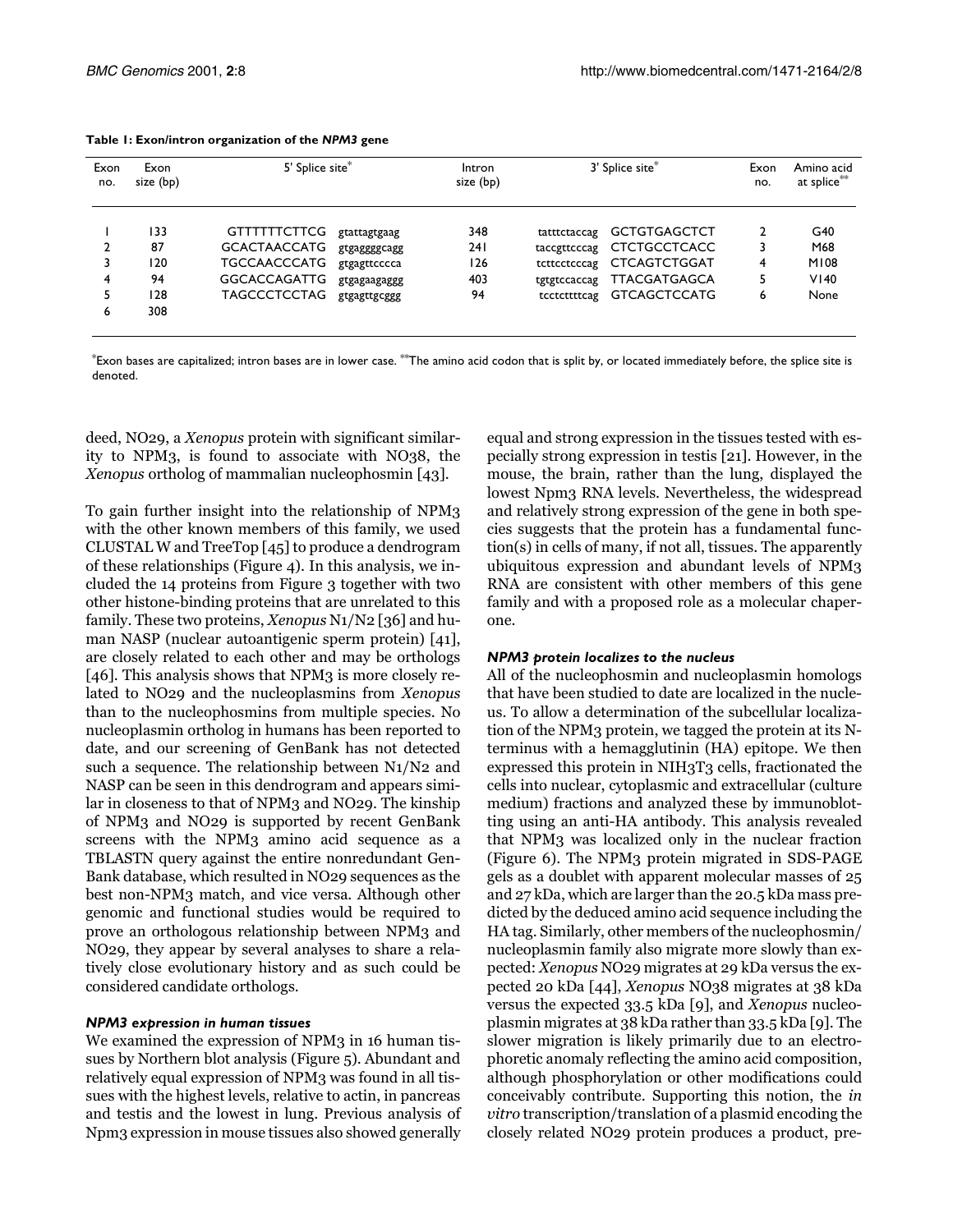

<span id="page-4-0"></span>**A comparison of nucleophosmin/nucleoplasmin family members from metazoans.** The alignment was made with CLUSTAL W. Aligned residues that were identical or similar in at least 50% of the sequences, excluding gaps, were shaded with a black or gray background, respectively; additionally, any residues that were similar to a block of identical residues were shaded in gray. Similar amino acids were grouped as follows: I, L, M, V; F, W, Y; H, K, R; D, E; N, Q; A, G; S, T; P; C. The names, species, accession numbers and references for these sequences are presented in Table [2.](#page-2-1)

sumably unmodified, with slow mobility that is similar to the mobility of NO29 extracted from cells [[43](#page-8-10)]. The smaller-sized polypeptide of the NPM3 doublet is probably a degradation product, as is observed in analyses of the NO29 protein [[43](#page-8-10)]. This subcellular localization of NPM3, together with the other results here, suggests that this protein is a molecular chaperone with functions in the nucleus.

## **Conclusions**

The striking similarities in amino acid sequence and domain structure between NPM3 and its chaperone relatives, nucleophosmin and nucleoplasmin, together with abundant expression levels and nuclear localization, strongly suggests that NPM3 shares fundamental nuclear chaperone functions with these proteins. It will be important in future work to refine these results and test, for example, whether NPM3 may have chromatin or ribosome assembly functions that are similar or complementary to nucleoplasmin or nucleophosmin, or whether it may have completely independent functions.

### **Materials and methods** *Isolation of NPM3 genomic probes*

We digested previously isolated lambda genomic clones of the human *FGF8* region [[22\]](#page-8-2) with restriction endonucleases (Promega, Madison, WI) and analyzed them by Southern blotting using a mouse *Npm3* cDNA [[21](#page-8-1)] probe, as previously described [[20](#page-8-0)]. An 8.4-kb *Xho* I fragment from these clones that hybridized to the probe was subcloned into pBluescript (Stratagene) for analysis. Deletion of *non-Npm3* sequences from this clone resulted in a 4.3-kb *Hin*d III-*Xho* I fragment, which was then isolated and used as a probe for the isolation of a human *NPM3* cDNA.

### *Isolation of NPM3 cDNA*

The 4.3-kb *Hin*d III-*Xho* I human genomic fragment described above was used as a probe to screen a λgt11 human liver cDNA library for the *NPM3* cDNA. Three positive clones were obtained from 250,000 plaques. Following isolation of pure plaques, the insert DNAs were prepared by PCR methods with the following conditions: 100 µl reactions containing 1X *Pfu* buffer (20 mM Tris-Cl, pH 8.75, 10 mM KCl, 2 mM  $MgSO<sub>4</sub>$ , 10 mM  $(NH_4)_2SO_4$ , 0.1% v/v Triton X-100, 100 µg/ml bovine serum albumin), 1 µM λgt11 forward and reverse primers (Promega, Madison, WI), 0.2 mM deoxyribonucleotides, and 5 Units of recombinant *Pfu* DNA Polymerase (Stratagene, La Jolla, CA). The thermocycling conditions were as follows: 95°C for 3 minutes, then 30 cycles of 95°C for 45 seconds, 50°C for 30 seconds and 75°C for 60 seconds, then 75°C for 10 minutes, using a PTC-100 Thermocycler (M.J. Research, Watertown, MA). The resulting cDNA inserts were purified by agarose gel elec-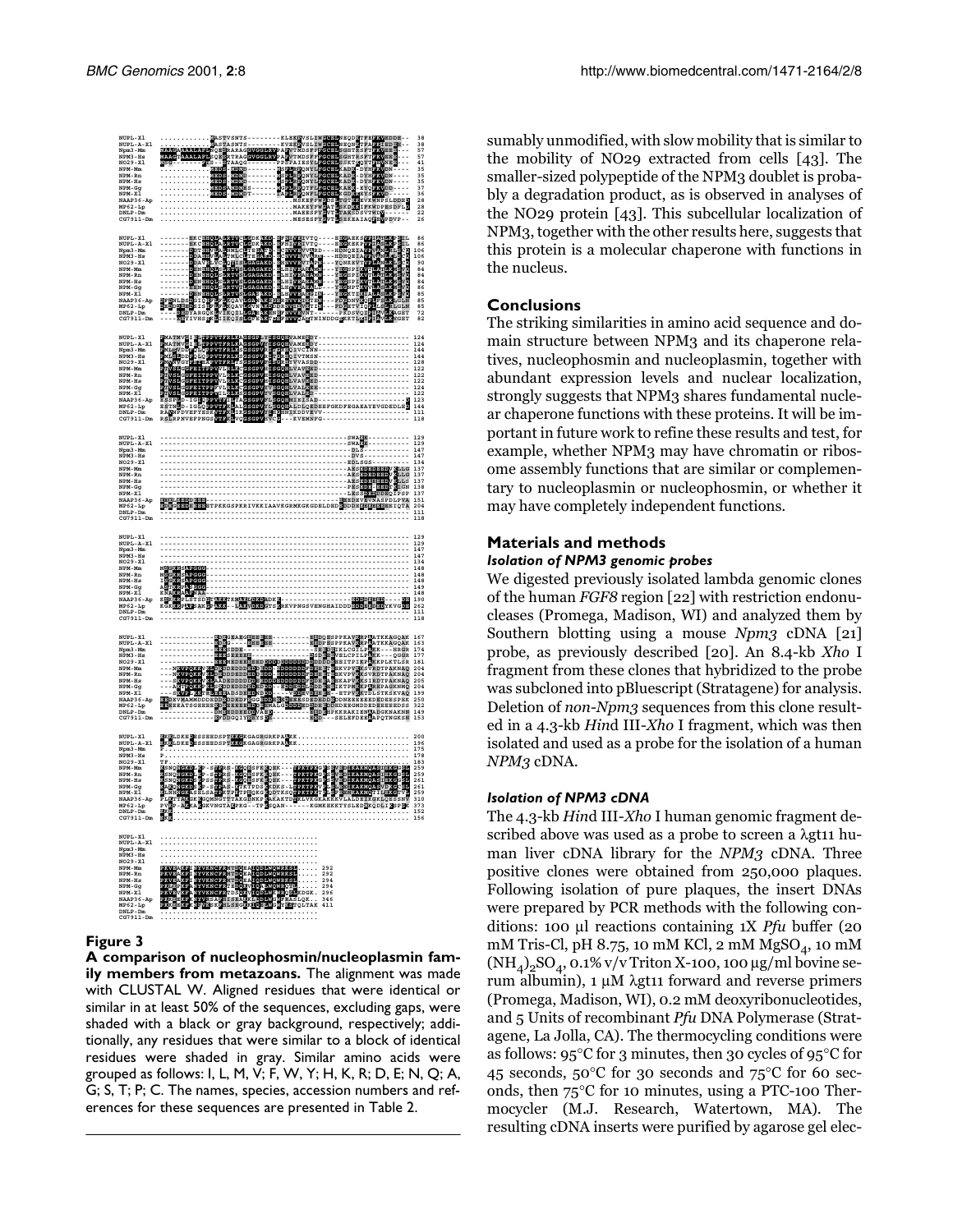| Symbol <sup>*</sup> | Name(s)                                   | <b>Species</b>          | Accession No. | Ref. No.   |
|---------------------|-------------------------------------------|-------------------------|---------------|------------|
| NUPL-XI             | Nucleoplasmin                             | Xenopus laevis          | CAA28460      | [34]       |
| NUPL-A-XI           | Nucleoplasmin A                           | Xenopus laevis          | CAA68363      | [31]       |
| Npm3-mm             | Nucleophosmin/nucleoplasmin-3             | Mus musculus            | NP 032749     | [21]       |
| NPM3-Hs             | Nucleophosmin/nucleoplasmin-3             | Homo sapiens            | AY049737      | this study |
| <b>NO29-XI</b>      | NO29: NOVA                                | Xenopus laevis          | CAB06652      | [43]       |
| NPM-Mm              | Nucleophosmin; NO38; B23; Numatrin        | Mus musculus            | NP 032748     | [40]       |
| NPM-Rn              | Nucleophosmin; NO38; B23; Numatrin        | Rattus norvegicus       | P13084        | [33]       |
| NPM-H <sub>s</sub>  | Nucleophosmin; NO38; B23; Numatrin        | Homo sapiens            | NP 002511     | [32]       |
| NPM-Gg              | Nucleophosmin; NO38; B23; Numatrin        | Gallus gallus           | P16039        | [37]       |
| NPM-XI              | Nucleophosmin; NO38; B23; Numatrin        | Xenopus laevis          | A41730        | [39]       |
| NAAP36-Ap           | Nucleic acid-associated protein 36; ANO39 | Asterina pectinifera    | BAA90827      | [38]       |
| MP62-Lp             | Mitotic apparatus protein p62             | Lytechinus pictus       | P91753        | [42]       |
| DNLP-Dm             | Nucleoplasmin-like protein                | Drosophila melanogaster | Q27415        | [35]       |
| CG7911-Dm           | CG7911 gene product                       | Drosophila melanogaster | AAF56987      | [30]       |
| $NI/N2-XI$          | Nuclear histone-binding protein N1/N2     | Xenopus laevis          | A25680        | [36]       |
| NASP-H <sub>s</sub> | Nuclear autoantigenic sperm protein       | Homo sapiens            | NP 002473     | [41]       |

#### **Table 2: Accession numbers of amino acid sequences**

\*Symbol as used in this study

trophoresis, digested with *Eco*R I and cloned into pBluescript KS- (Stratagene, La Jolla, CA). The cDNA inserts were thermocycle-sequenced using the *fmol* kit (Promega, Madison, WI) and found to be identical and to lack a portion of the 5' coding region.

To obtain the 5' end of the *NPM3* cDNA, we performed 5' Rapid Amplification of cDNA Ends (RACE), using a Marathon-Ready<sup>TM</sup> human testis cDNA library (Clontech, Palo Alto, CA) and the Marathon<sup> $TM$ </sup> cDNA amplification kit (Clontech, Palo Alto, CA). The RACE conditions were as follows: 50 µl reactions containing 1X KlenTaq buffer and Advantage KlenTaq Polymerase Mix (Clontech, Palo Alto, CA), 0.2 mM deoxyribonucleotides, 0.2 µM *NPM3* GSP1 (5'-CGG TGA GGC AGA GCA TGG TTA GTG C-3'), and 0.2 µM API primer (Clontech, Palo Alto, CA). Touchdown PCR conditions were employed as follows: 95°C for 5 minutes, then 5 cycles of 95°C for 10 seconds, 72°C for 2 minutes, then 5 cycles of 95°C for 10 seconds, 70°C for 2 minutes, then 25 cycles of 95°C for 10 seconds, 68°C for 2 minutes. The resulting band was purified by agarose gel electrophoresis and subcloned into pCR II (Invitrogen, Carlsbad, CA). Multiple clones were thermocycle sequenced to confirm the 5' sequence of human *NPM3* cDNA. Finally, to produce a full-length human *NPM3* cDNA, we spliced together the 5' RACE *NPM3* cDNA with the original partial cDNA obtained from the lambda library at a unique *Sac* I site present in both fragments. The final cDNA sequence was submitted to GenBank (accession number AY049737).

### *Determination of exon structure*

Fragments of the 4.3-kb *Hin*d III-*Xho* I *NPM3* genomic DNA isolated above that hybridized to a mouse *Npm3* cDNA probe were further subcloned into pBS and sequenced using an automated ABI 377 sequencer. Comparison of these compiled sequences with the human *NPM3* cDNA sequence allowed the localization of exon sequences within the genomic DNA. The genomic sequence and exon placement was later confirmed with human genome sequences that subsequently appeared in GenBank (accession number AC010789).

### *Sequence analysis*

[Amino acid sequences were aligned using CLUSTAL W](http://www.ebi.ac.uk) (v. 1.81) with default parameters on a European Molecular Biology Laboratory web server [http:// www.ebi.ac.uk] . An alignment output from this source was used to create a dendrogram using TreeTop [[45](#page-8-11)] with PHYLIP output (default parameters) at a node of [the European Molecular Biology Network \[](http://www.ebi.ac.uk)[http://](http://www.genebee.msu.su) [www.genebee.msu.su\] \[47\]. Potential phosphorylation](http://www.genebee.msu.su) [sites were identified using NetPhos 2.0 \[](http://www.genebee.msu.su)[http://](http://www.cbs.dtu.dk/services/NetPhos) [www.cbs.dtu.dk/services/NetPhos\] \[48\]. After align](http://www.cbs.dtu.dk/services/NetPhos)ment with CLUSTAL W, identical and similar amino acids in Figure [3](#page-4-0) were identified using MacBoxshade 2.15 [\[](http://www.cbs.dtu.dk/services/NetPhos)[http://www.isrec.isb-sib.ch/ftp-server/boxshade/](http://www.isrec.isb-sib.ch/ftp-server/boxshade/MacBoxshade) [MacBoxshade\] .](http://www.isrec.isb-sib.ch/ftp-server/boxshade/MacBoxshade)

#### *Northern blot analysis*

Human tissue northern blots of poly(A)+ RNA were obtained from Clontech (Palo Alto, CA) and sequentially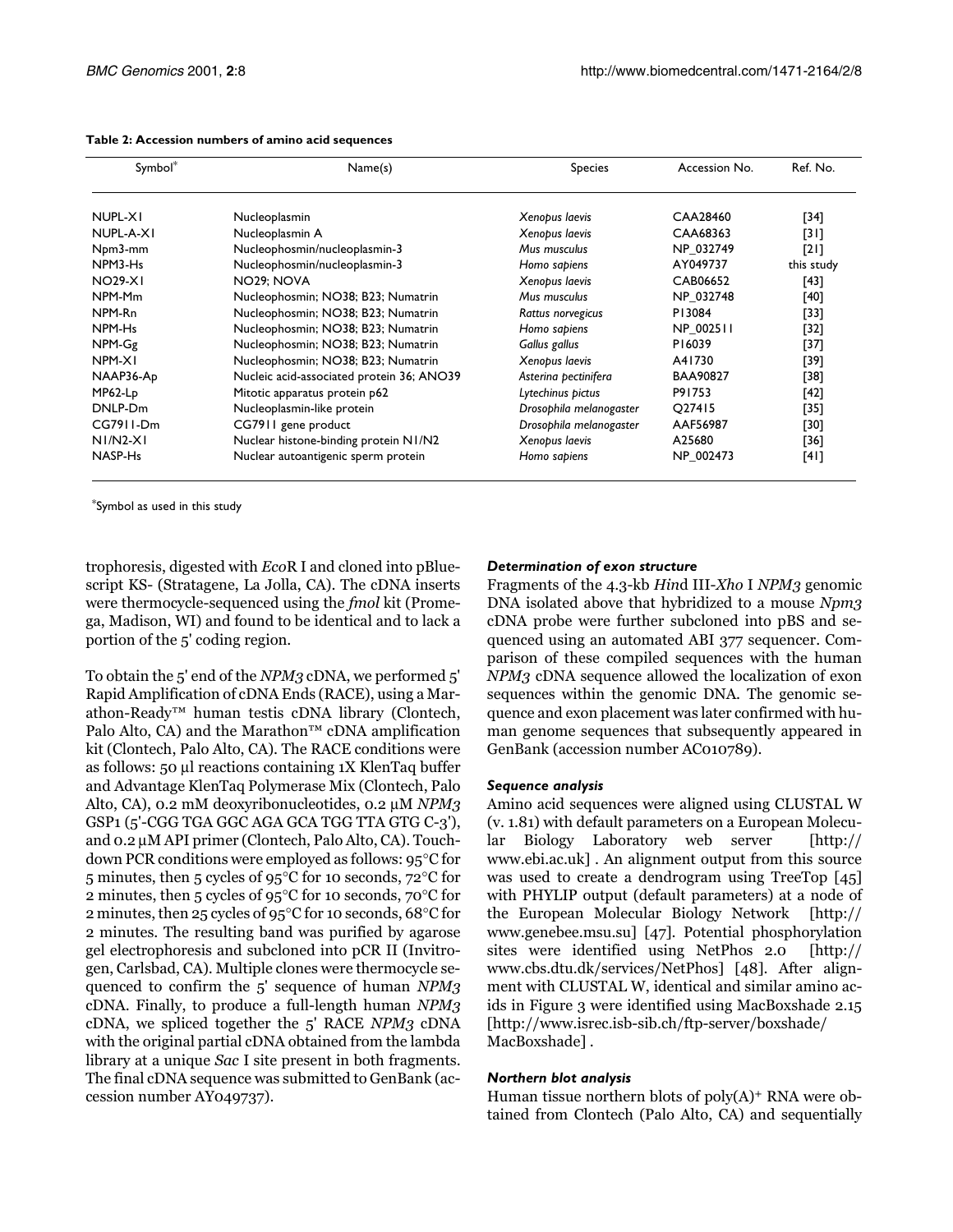

<span id="page-6-0"></span>**Dendrogram of nucleophosmin/nucleoplasmin family members.** Amino acid sequences from the 16 proteins shown were aligned with CLUSTAL W, and a dendrogram was produced using the TreeTop algorithm as described in Materials and Methods. The 16 sequences included 14 from the nucleophosmin/nucleoplasmin family (see Table [2](#page-2-1) and Figure [3](#page-4-0)) and two other histone-binding proteins (NASP and N1/N2), which are closely related to each other but unrelated to the nucleophosmin/nucleoplasmin family. Bootstrap significance values are shown at the branchpoints for 100 resamplings. The analysis suggests that NPM3 is more related to nucleoplasmins than to nucleophosmins and that NPM3 is closely related to *Xenopus* NO29.

hybridized with radiolabeled *NPM3* cDNA and beta-actin probes as previously described [[20](#page-8-0)].

### *Hemagglutinin-tagged NPM3*

A cDNA that encodes a hemagglutinin-tagged NPM3 protein was produced by PCR under the following conditions: 100 µl reactions with 1X *Pfu* buffer, 0.2 mM deoxyribonucleotides, 1 µM HA-F primer (5'-AAA GAA TTC AGC ATG TAC CCA TAC GAC GTC CCA GAC TAC GCC GCC GCC GGT ACT GCA GCT GCC-3'), 1 µM *NPM3*-R2 primer (5'-AAA GAA TTC CTA GGG CCT GCC CCC CTG CTT TTT GGC AGG AAG GAT GGG-3'), 1 ng of human *NPM3* cDNA insert, and 2.5 Units of recombinant *Pfu* DNA Polymerase. The thermocycling conditions were as follows:  $95^{\circ}$ C for 3 minutes, then 30 cycles of  $95^{\circ}$ C for 45 seconds, 75°C for 60 seconds, then 75°C for 10 minutes, using a PTC-100 Thermocycler (M.J. Research, Watertown, MA). The resulting DNA fragment was purified by agarose gel electrophoresis, cleaved with *Eco*R I, and subcloned into pBluescript KS-. The resulting plasmids were thermocycle sequenced, and an insert with the correct sequence was identified and subcloned into pMIRB [[49\]](#page-8-28). The orientations of the resulting inserts were determined by restriction digests with *Sac* I.





<span id="page-6-1"></span>**Figure 5**

**Northern blot expression analysis of** *NPM3* **in human tissues.** Upper panels, hybridization with the human *NPM3* cDNA probe. Lower panels, hybridization with the mouse beta-actin cDNA probe. The location of the molecular weight standards in kb is indicated to the left of the blots.

### *Cellular localization of HA-NPM3 by cell fractionation and immunoblotting*

The resulting pMIRB-HA-NPM3 plasmids (both sense and antisense orientations) were transiently transfected into NIH 3T3 cells, using transfection conditions with Lipofectamine and OptiMEM serum-free medium (Gibco-BRL, Bethesda, MD) as described [\[49](#page-8-28)]. Following a six-hour incubation of the DNA-Lipofectamine complexes in OptiMEM, the cells were washed and incubated in 10-cm dishes with their usual growth media (DMEM with 10% v/v fetal calf serum, 2 mM L-glutamine, 100 Units/ml of Penicillin G and 100 µg/ml Streptomycin) for 48–72 hours at  $37^{\circ}$ C in humidified  $5\%$  CO<sub>2</sub> incubators.

Following the  $48-72$  hour incubation, the media was collected and placed on ice with the following protease inhibitors added: 1 mM DTT (Sigma, St. Louis, MO), 0.5 mM PMSF (Sigma, St. Louis, MO), 5 µg/ml Pepstatin (Sigma, St. Louis, MO), 3 µg/ml Leupeptin (Sigma, St. Louis, MO) and 5 µg/ml Aprotinin (Sigma, St. Louis, MO). The cells were washed 3X in cold PBS and collected by cell scrapers (Nunc) in 1 ml of cold PBS. The cells were transferred to microfuge tubes, pelleted (5 seconds at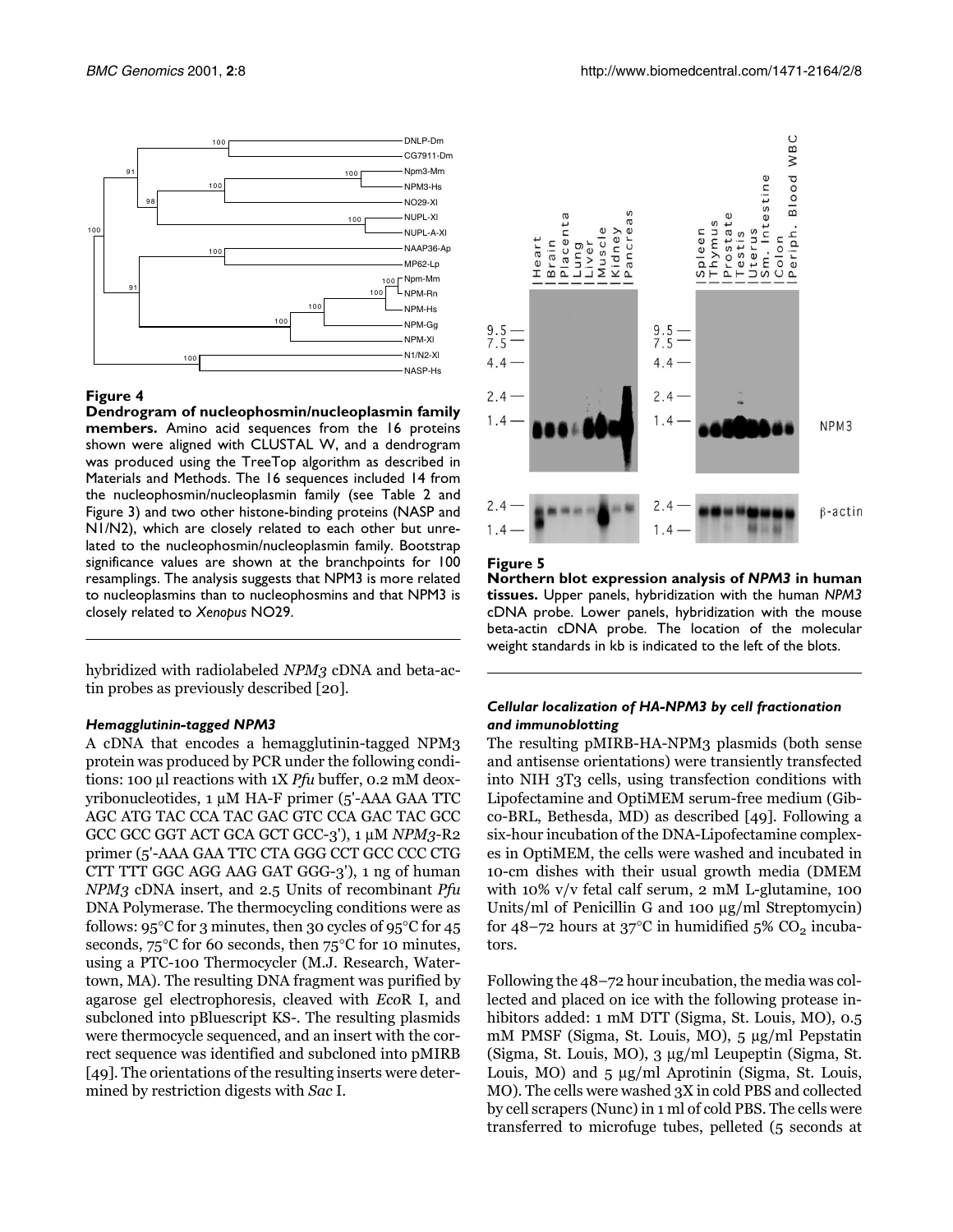

<span id="page-7-19"></span>**Immunoblot analysis of the cellular localization of HA-tagged NPM3.** Protein samples (50 mg) were subjected to SDS-PAGE, electrophoretic transfer to nitrocellulose and immunoblotting with an anti-HA antibody. Media, cytoplasm and nucleus are the subcellular fractions analyzed. The locations of the molecular weight standards in kDa are indicated to the left of the blot. Arrows indicate bands associated with HA-tagged NPM3. (A) cells mock-transfected; (B) cells transfected with antisense HA-tagged *NPM3* cDNA construct; (C) cells transfected with sense HA-tagged *NPM3* cDNA construct.

14,000 rpm, Eppendorf 5415C, 4°C) and resuspended in hypotonic Buffer A (10 mM K-HEPES pH 7.9, 1.5 mM  $MgCl<sub>2</sub>$ , and 10 mM KCl, with inhibitors added as for the media above) for 15 minutes on ice. The suspension was vortexed vigorously for 10 seconds to lyse the cells, and then microcentrifuged (1 minute at 14,000 rpm, Eppendorf 5415C, 4°C). The resulting supernatant was called "cytoplasm" but actually contained cytoplasmic membranes as well. The resulting nuclear pellet was resuspended in 20 µl of Buffer C (20 mM K-HEPES pH 7.9, 1.5 mM MgCl<sub>2</sub>, 0.2 mM EDTA, 20% v/v glycerol, and 0.42 M NaCl, with protease inhibitors as above), incubated on ice for 20 minutes, then microcentrifuged (5 minutes at 14,000 rpm, Eppendorf 5415C,  $4^{\circ}$ C). This final supernatant was the nuclear extract.

The protein solutions were quantified by Bradford Assay (Biorad, Hercules, CA), and 50 mg of each sample were subjected to SDS-PAGE (15% acrylamide). Following electrophoresis, the gel contents were electrophoretically-transferred to nitrocellulose (500 mA, 60-90 V,  $1$ hour, 4°C, Transfer Buffer II from Harlow and Lane [[50\]](#page-8-29)). The membrane was blocked with 5% w/v nonfat dried milk in PBS-0.1% v/v Tween 20 (PBS-T) overnight at 4°C, then subjected to immunoblotting and ECL (Amersham, Arlington, IL) detection. The primary antibody was monoclonal mouse anti-hemagglutinin (dilution 1:1000 in PBS-T, gift of Guojon Bu, Washington University, St. Louis), and the secondary antisera was horseradish peroxidase-conjugated sheep anti-mouse IgG (dilution 1:1000 in PBS-T, Amersham, Arlington, IL).

#### **Acknowledgements**

This work was supported by grants to G.M.S. from the Department of Defense Breast Cancer Research Program (DAMD 17-96-1-6039) and the T.J. Martell Foundation for Leukemia, Cancer and AIDS, and by grants to C.A.M. from the National Institutes of Health (CA70106), Edward G. Mallinckrodt, Jr., Foundation, and the Elsa U. Pardee Foundation.

#### **References**

- <span id="page-7-0"></span>1. [Laskey RA, Honda BM, Mills AD, Finch JT:](http://www.ncbi.nlm.nih.gov/entrez/query.fcgi?cmd=Retrieve&db=PubMed&dopt=Abstract&list_uids=692721) **Nucleosomes are assembled by an acidic protein which binds histones and transfers them to DNA.** *Nature* 1978, **275**:416-420
- <span id="page-7-1"></span>2. [Dingwall C, Laskey RA:](http://www.ncbi.nlm.nih.gov/entrez/query.fcgi?cmd=Retrieve&db=PubMed&dopt=Abstract&list_uids=1983266) **Nucleoplasmin: the archetypal molecular chaperone.** *Semin Cell Biol* 1990, **1**:11-17
- <span id="page-7-2"></span>3. [Philpott A, Krude T, Laskey RA:](http://www.ncbi.nlm.nih.gov/entrez/query.fcgi?cmd=Retrieve&db=PubMed&dopt=Abstract&list_uids=10736259) **Nuclear chaperones.** *Semin Cell Dev Biol* 2000, **11**:7-14
- <span id="page-7-3"></span>4. [Chen H, Li B, Workman JL:](http://www.ncbi.nlm.nih.gov/entrez/query.fcgi?cmd=Retrieve&db=PubMed&dopt=Abstract&list_uids=8313883) **A histone-binding protein, nucleoplasmin, stimulates transcription factor binding to nucleosomes and factor-induced nucleosome disassembly.** *EMBO J* 1994, **13**:380-390
- <span id="page-7-4"></span>5. [Ohsumi K, Katagiri C:](http://www.ncbi.nlm.nih.gov/entrez/query.fcgi?cmd=Retrieve&db=PubMed&dopt=Abstract&list_uids=1936566) **Characterization of the ooplasmic factor inducing decondensation of and protamine removal from toad sperm nuclei: involvement of nucleoplasmin.** *Dev Biol* 1991, **148**:295-305
- <span id="page-7-5"></span>6. [Philpott A, Leno GH, Laskey RA:](http://www.ncbi.nlm.nih.gov/entrez/query.fcgi?cmd=Retrieve&db=PubMed&dopt=Abstract&list_uids=2032284) **Sperm decondensation in Xenopus egg cytoplasm is mediated by nucleoplasmin.** *Cell* 1991, **65**:569-578
- <span id="page-7-6"></span>7. [Leno GH, Mills AD, Philpott A, Laskey RA:](http://www.ncbi.nlm.nih.gov/entrez/query.fcgi?cmd=Retrieve&db=PubMed&dopt=Abstract&list_uids=8631735) **Hyperphosphorylation of nucleoplasmin facilitates Xenopus sperm decondensation at fertilization.** *J Biol Chem* 1996, **271**:7253-7256
- <span id="page-7-7"></span>8. [Chan PK, Aldrich M, Cook RG, Busch H:](http://www.ncbi.nlm.nih.gov/entrez/query.fcgi?cmd=Retrieve&db=PubMed&dopt=Abstract&list_uids=3944116) **Amino acid sequence of protein B23 phosphorylation site.** *J Biol Chem* 1986, **261**:1868- .<br>1872
- <span id="page-7-8"></span>9. [Schmidt-Zachmann MS, Hugle-Dorr B, Franke WW:](http://www.ncbi.nlm.nih.gov/entrez/query.fcgi?cmd=Retrieve&db=PubMed&dopt=Abstract&list_uids=3308448) **A constitutive nucleolar protein identified as a member of the nucleoplasmin family.** *EMBO J* 1987, **6**:1881-1890
- <span id="page-7-9"></span>10. [Feuerstein N, Mond JJ:](http://www.ncbi.nlm.nih.gov/entrez/query.fcgi?cmd=Retrieve&db=PubMed&dopt=Abstract&list_uids=3301855) **"Numatrin," a nuclear matrix protein associated with induction of proliferation in B lymphocytes.** *J Biol Chem* 1987, **262**:11389-11397
- <span id="page-7-10"></span>11. [Dumbar TS, Gentry GA, Olson MO:](http://www.ncbi.nlm.nih.gov/entrez/query.fcgi?cmd=Retrieve&db=PubMed&dopt=Abstract&list_uids=2482073) **Interaction of nucleolar phosphoprotein B23 with nucleic acids.** *Biochemistry* 1989, **28**:9495-9501
- <span id="page-7-11"></span>12. [Herrera JE, Savkur R, Olson MO:](http://www.ncbi.nlm.nih.gov/entrez/query.fcgi?cmd=Retrieve&db=PubMed&dopt=Abstract&list_uids=7479045) **The ribonuclease activity of nucleolar protein B23.** *Nucleic Acids Res* 1995, **23**:3974-3979
- <span id="page-7-12"></span>[13. Olson MO, Wallace MO, Herrera AH, Marshall-Carlson L, Hunt RC:](http://www.ncbi.nlm.nih.gov/entrez/query.fcgi?cmd=Retrieve&db=PubMed&dopt=Abstract&list_uids=3955008) **Preribosomal ribonucleoprotein particles are a major component of a nucleolar matrix fraction.** *Biochemistry* 1986, **25**:484- 491
- <span id="page-7-13"></span>14. [Prestayko AW, Klomp GR, Schmoll DJ, Busch H:](http://www.ncbi.nlm.nih.gov/entrez/query.fcgi?cmd=Retrieve&db=PubMed&dopt=Abstract&list_uids=4366268) **Comparison of proteins of ribosomal subunits and nucleolar preribosomal particles from Novikoff hepatoma ascites cells by two-dimensional polyacrylamide gel electrophoresis.** *Biochemistry* 1974, **13**:1945-1951
- <span id="page-7-14"></span>15. [Borer RA, Lehner CF, Eppenberger HM, Nigg EA:](http://www.ncbi.nlm.nih.gov/entrez/query.fcgi?cmd=Retrieve&db=PubMed&dopt=Abstract&list_uids=2914325) **Major nucleolar proteins shuttle between nucleus and cytoplasm.** *Cell* 1989, **56**:379-390
- <span id="page-7-15"></span>16. [Szebeni A, Herrera JE, Olson MO:](http://www.ncbi.nlm.nih.gov/entrez/query.fcgi?cmd=Retrieve&db=PubMed&dopt=Abstract&list_uids=7794916) **Interaction of nucleolar protein B23 with peptides related to nuclear localization signals.** *Biochemistry* 1995, **34**:8037-8042
- <span id="page-7-16"></span>17. [Okuda M, Horn HF, Tarapore P, Tokuyama Y, Smulian AG, Chan PK,](http://www.ncbi.nlm.nih.gov/entrez/query.fcgi?cmd=Retrieve&db=PubMed&dopt=Abstract&list_uids=11051553) [Knudsen ES, Hofmann IA, Snyder JD, Bove KE, Fukasawa K:](http://www.ncbi.nlm.nih.gov/entrez/query.fcgi?cmd=Retrieve&db=PubMed&dopt=Abstract&list_uids=11051553) **Nucleophosmin/B23 is a target of CDK2/cyclin E in centrosome duplication.** *Cell* 2000, **103**:127-140
- <span id="page-7-17"></span>18. [Morris SW, Kirstein MN, Valentine MB, Dittmer KG, Shapiro DN,](http://www.ncbi.nlm.nih.gov/entrez/query.fcgi?cmd=Retrieve&db=PubMed&dopt=Abstract&list_uids=8122112) [Saltman DL, Look AT:](http://www.ncbi.nlm.nih.gov/entrez/query.fcgi?cmd=Retrieve&db=PubMed&dopt=Abstract&list_uids=8122112) **Fusion of a kinase gene, ALK, to a nucleolar protein gene, NPM, in non-Hodgkin's lymphoma.** *Science* 1994, **263**:1281-1284
- <span id="page-7-18"></span>Bischof D, Pulford K, Mason DY, Morris SW: Role of the nucleo**phosmin (NPM) portion of the non-Hodgkin's lymphoma- associated NPM-anaplastic lymphoma kinase fusion protein in oncogenesis.** *Mol Cell Biol* 1997, **17**:2312-2325